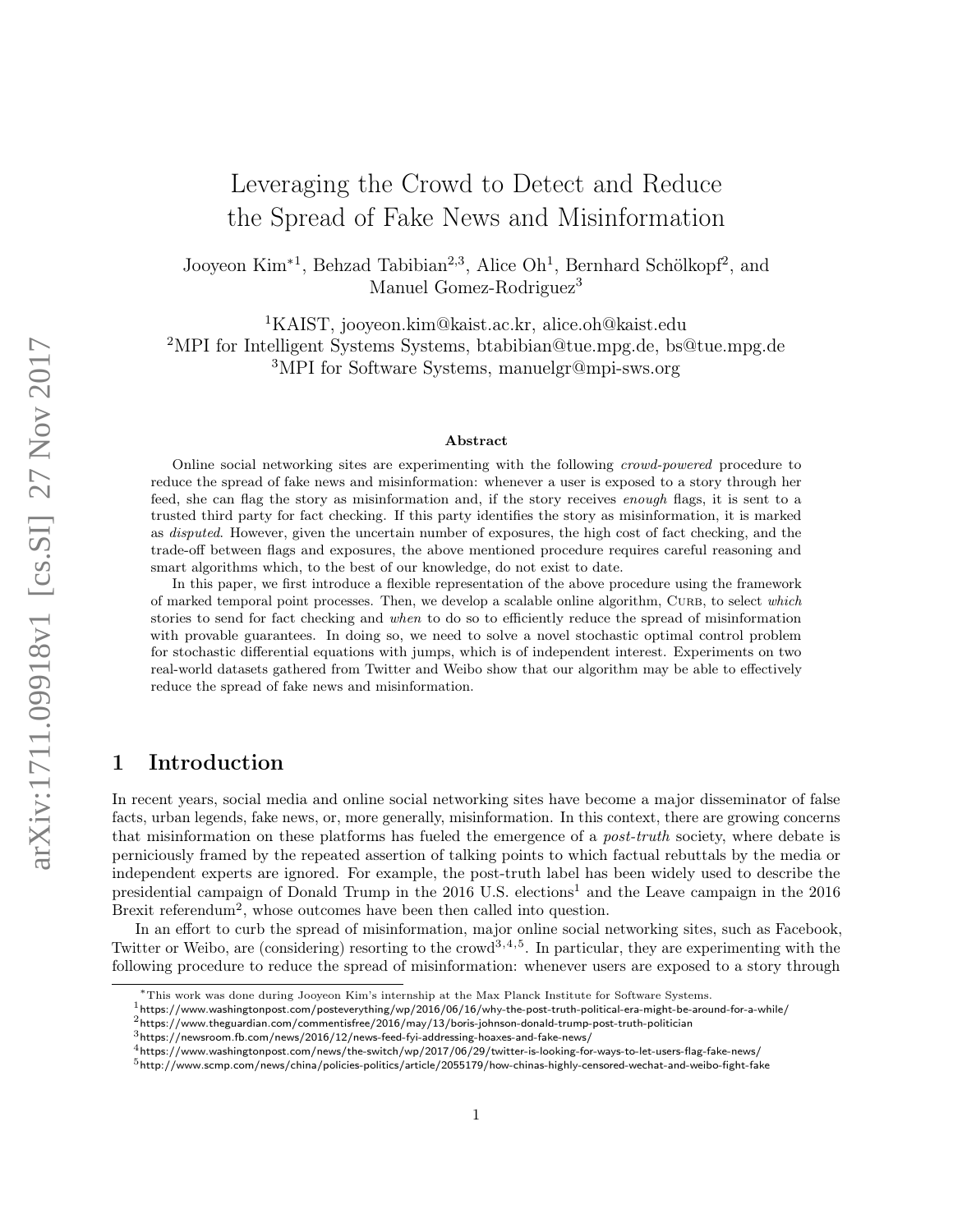their feeds, they have a choice to flag the story as misinformation and, if the story receives enough flags, it is directed to a coalition of independent organizations<sup>6</sup>, signatories of Poynter's International Fact Checking Code of Principles<sup>7</sup>, for fact checking. If the fact checking organizations identify a story as misinformation, it gets flagged as disputed and may also appear lower in the users' feeds, reducing the number of people who are exposed to misinformation. In this context, online social networking sites are giving advice to its millions of users on how to spot misinformation online<sup>8</sup>. However, the above mentioned procedure requires careful reasoning and smart algorithms which, to the best of our knowledge, are nonexistent to date:

Uncertain number of exposures: the spread of information over social networking sites is a stochastic process, which may depend on, e.g., the information content, the users' influence and the network structure. Thus, the number of users exposed to different stories varies greatly and we need to consider probabilistic exposure models to capture this uncertainty.

— Fact checking is costly: given the myriad of (fake) stories spreading in online social networking sites and the observation that fact checking is a costly process, we can only expect (the reviewers from) the coalition of independent organizations to fact check a small percentage of the set of stories spreading over time. Therefore, it is necessary to decide which stories to fact check and when to do so.

— Flags vs exposures: the more users are exposed to a story before sending it for fact checking, the greater the confidence a story may be misinformation, however, the higher the potential damage if it turns out to be misinformation. Thus, we need to find the optimal trade-off between misinformation evidence, by means of flagging data, and misinformation reduction, by means of preventing (unwarned) exposures to misinformation.

Our approach. To tackle the above challenges, we first introduce a novel representation of the above procedure using the framework of marked temporal point processes [\[1\]](#page-12-0). Then, we find which stories to send for fact checking by solving a novel stochastic optimal control problem for SDEs with jumps [\[17\]](#page-12-1), which differs from the nascent literature on stochastic optimal control of social and information systems [\[49,](#page-14-0) [43,](#page-14-1) [48,](#page-14-2) [42\]](#page-14-3) in two technical aspects:

- I. The control signal is a multidimensional survival process  $(i.e., a terminating temporal point process)$ , which is defined by means of a set of conditional intensities  $(i.e.,$  stories to fact check), while previous work has considered nonterminating temporal point processes as control signals.
- II. The SDEs with jumps depend on random variables  $(i.e., flags)$  whose distributions depend on a priori unknown parameters *(i.e., flagging probability, which depends on whether a story is fake or legitimate)*. In this context, a posterior estimate of these parameters arises naturally in the formulation of the optimal control problem. In contrast, previous work did not consider application scenarios where posterior inference was required.

These technical aspects have implications beyond the problem of detecting and reducing misinformation since they establish an unexplored connection between stochastic online optimal control, survival analysis and Bayesian inference. Moreover, we find that the solution to the above optimal control problem is relatively simple and intuitive: the optimal intensity of fact checking is proportional to a posterior estimate of the rate of misinformation. As a consequence, we can develop a scalable online algorithm, CURB, to schedule which stories to send for fact checking to efficiently reduce misinformation. Finally, we experiment on two real-world datasets gathered from Twitter and Weibo and show that our algorithm is able to effectively reduce the spread of misinformation and fake news. To facilitate research in this area, we release an open source implementation of our algorithm at http://learning.mpi-sws.org/curb/.

 $6$ This coalition of organizations includes, among many others, Snopes (http://www.snopes.com). FactCheck (http://www.factcheck.org) or Politifact (http://www.politifact.com).

 $7$ http://www.poynter.org/fact-checkers-code-of-principles/

 $8$ https://www.nytimes.com/2017/05/08/technology/uk-election-facebook-fake-news.html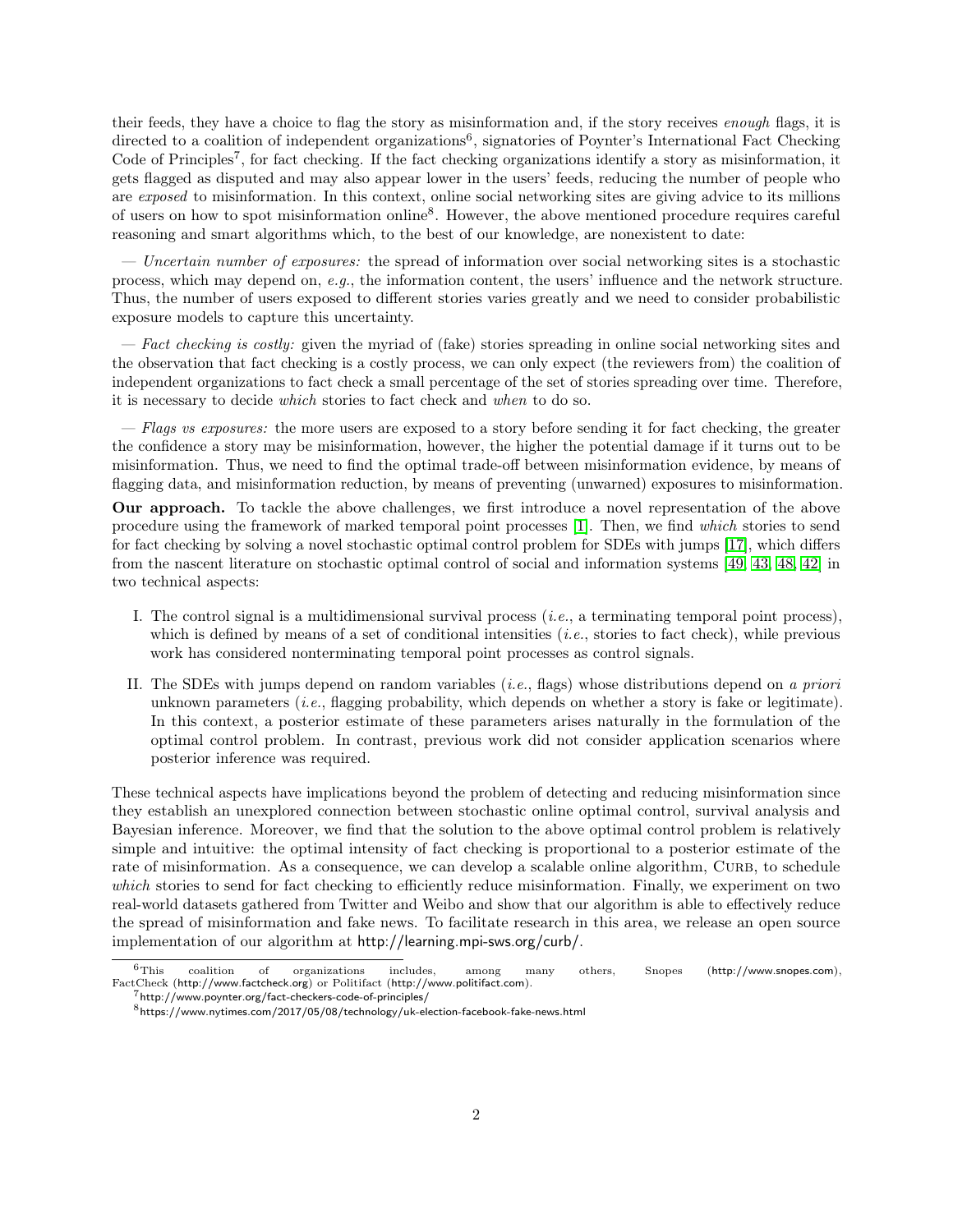#### 1.1 Related work

The research areas most closely related to ours are on truth discovery and rumor detection. In terms of truth discovery, most previous work discovers the truth by assessing the trustworthiness of the information sources and they do so using link-based measures [\[4,](#page-12-2) [16,](#page-12-3) [7\]](#page-12-4), information retrieval based measures [\[45\]](#page-14-4), accuracy-based measures [\[9,](#page-12-5) [10,](#page-12-6) [46,](#page-14-5) [20,](#page-12-7) [28\]](#page-13-0), content-based measures [\[2,](#page-12-8) [52,](#page-14-6) [38,](#page-13-1) [44,](#page-14-7) [39,](#page-13-2) [15,](#page-12-9) [36\]](#page-13-3), graphical models [\[33,](#page-13-4) [47,](#page-14-8) [50,](#page-14-9) [51\]](#page-14-10), or survival analysis [\[37,](#page-13-5) [27\]](#page-13-6). A recent line of work [\[23,](#page-13-7) [25,](#page-13-8) [32,](#page-13-9) [41\]](#page-13-10) also considers scenarios in which the truth may change over time. In terms of rumor detection, previous work has typically relied on textual, network and temporal features to characterize and detect rumors [\[14,](#page-12-10) [34,](#page-13-11) [21,](#page-12-11) [26,](#page-13-12) [29,](#page-13-13) [30,](#page-13-14) [35\]](#page-13-15). However, our work differs from previous work in several key aspects: (i) the crowd-powered fact checking procedure is, to the best of our knowledge, novel; (ii) we both detect and reduce the spread of misinformation, in contrast, previous work has focused on detection and has not designed interventional strategies considering the exposure dynamics; and, (iii) we develop a principled online algorithm by solving a stochastic optimal control of SDEs with jumps, which is able to adapt to changes in the rate of exposures and flags, while previous work has developed off-line algorithms. Moreover, note that our methodology could be extended to leverage the above detection methods to further refine the posterior estimate of the rate of misinformation.

Learning from the crowd has been widely used in many different areas,  $e.g.,$  web security  $[6, 40]$  $[6, 40]$  $[6, 40]$ , spam detection [\[53,](#page-14-11) [5\]](#page-12-13), phishing detection [\[31\]](#page-13-17) and fake online account detection [\[13\]](#page-12-14). Moreover, using expert knowledge, such as the one provided by fact checking organizations, has been used to improve the quality and reliability of crowd learning procedures [\[24,](#page-13-18) [18\]](#page-12-15). However, to the best of our knowledge, the present work is the first that leverages both the crowd and expert knowledge in the context of detecting and preventing the spread of fake news and misinformation.

Finally, there has been a paucity of work on stochastic optimal control of SDEs with jumps [\[49,](#page-14-0) [43,](#page-14-1) [48,](#page-14-2) [42\]](#page-14-3), however, previous work has focused on steering social activity, has not considered survival processes as control signals, and has not considered SDEs with jumps depending on random variables whose distributions depend on unknown parameters.

## 2 Problem formulation

To reduce the spread of misinformation, we optimize the following fact checking procedure used by major online social networking sites. Users can flag any story in their feed as misinformation and, if a story receives enough flags, it is sent to a third party for fact checking. If the third-party identifies a story as misinformation, it gets flagged as disputed and may also appear lower in the users' feeds. In this procedure, since the third-party fact checking is costly, we need to decide which stories to fact check and when to do so—decide how many flags are *enough*. For ease of exposition, we assume that, if a story is sent for fact checking, the story is instantaneously verified—it is instantly revealed whether the story is fake or genuine<sup>9</sup>.

In this section, we first leverage the framework of marked temporal point processes [\[1\]](#page-12-0) to model the above mentioned fact checking procedure, starting from the data representation the model uses, then define and estimate the rate of misinformation, which we will use to decide what and when to fact check, and finally state the fact checking scheduling problem.

#### 2.1 Data representation

Given an online social networking site with a set of users  $U$  and a set of unverified stories  $S$ , we define two types of user events: exogenous events, which correspond to the publication of stories by users on their own initiative, and endogenous events, which correspond to the resharing and/or flagging of stories by users who are exposed to them through their feeds, similarly as in previous work [\[11,](#page-12-16) [8\]](#page-12-17).

 $9$ One could easily relax this assumption by modeling the delay between the time when a story is sent for fact checking and the time when it is verified.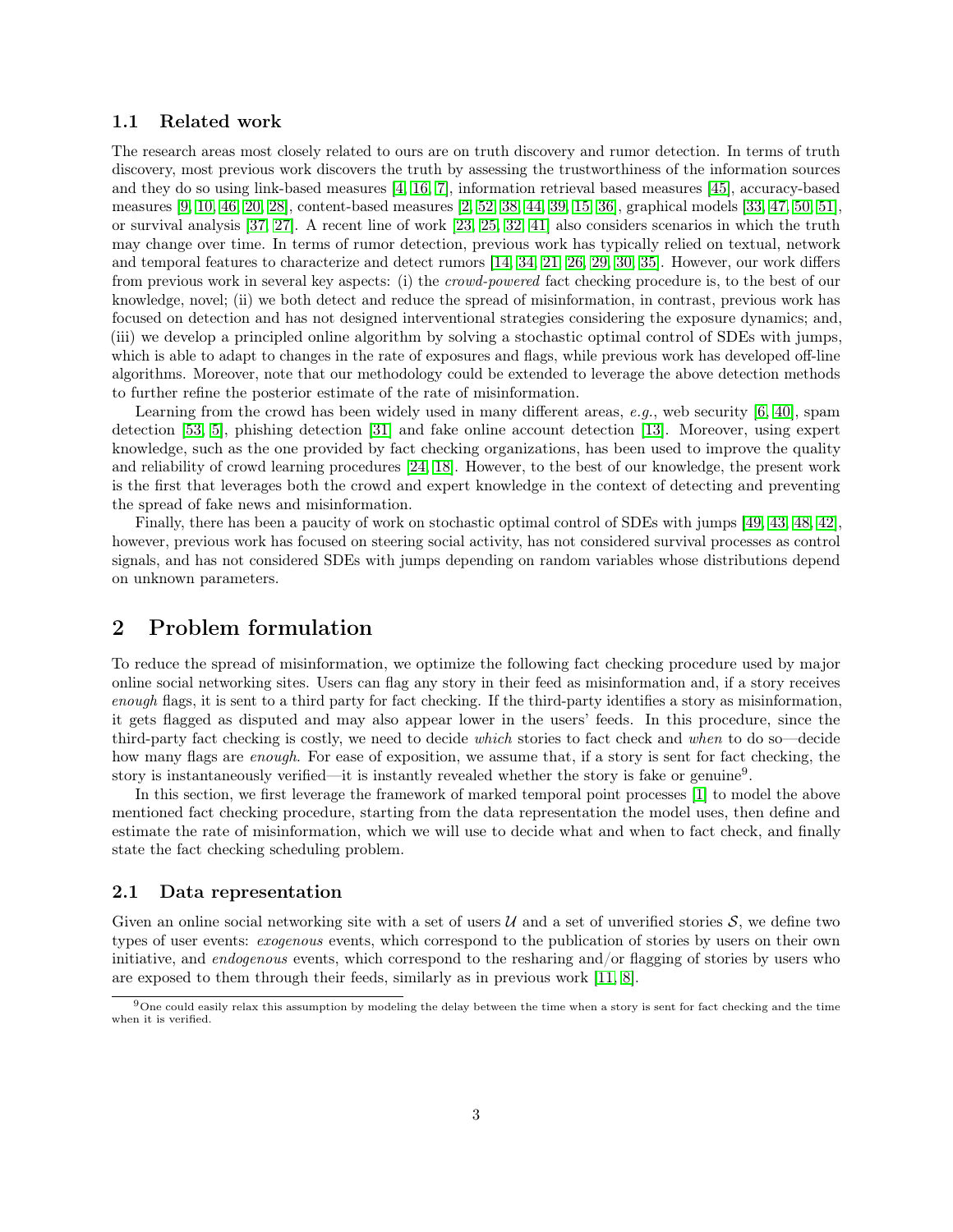Formally, we represent each exogenous event as a triplet

$$
p \ \coloneqq \ \big(\underset{\underset{\text{user time}}{\uparrow}}{u}, \ \underset{\underset{\text{ther}}{\uparrow}}{\overset{\text{story}}{t}}, \ \underset{\text{s}}{\overset{\downarrow}{\downarrow}}\big),
$$

which means that user  $u \in \mathcal{U}$  posted story  $s \in \mathcal{S}$  at time t at her own initiative. Moreover, we denote the history of exogenous events for each story s up to time t by  $\mathcal{H}_s^p(t) = \bigcup_{i:t_i \lt t} \{p_i \mid s_i = s\}.$ 

Similarly, we represent each endogenous event as a 5-tuple

$$
e\ \coloneqq\ \big(\underset{\substack{u,\\ \text{user time}\\ \text{user time}}} \ \underset{\substack{t,\\ \text{rhs}}}{\overset{\text{story}}{\underset{v}{\bigstar}}} \ \underset{\substack{f,\\ \text{rhs}}}{\overset{\text{flag}}{\underset{v}{\bigstar}}} \ \underset{\substack{f,\\ \text{rhs}}}{\overset{\text{flag}}{\bigstar}}},
$$

which means that user  $u \in \mathcal{U}$  was exposed to story  $s \in \mathcal{S}$  at time t and decided (not) to reshare it,  $r = 1$  $(r = 0)$ , and/or (not) to flag it,  $f = 1$  ( $f = 0$ ). Then, we denote the history of endogenous events for story s up to time t by  $\mathcal{H}_s^e(t) = \bigcup_{i:t_i < t} \{e_i \mid s_i = s\}$ . Finally, we gather the history of exogenous and endogenous events for story s up to time t by  $\mathcal{H}_s(t) = \mathcal{H}_s^p(t) \bigcup \mathcal{H}_s^e(t)$  and the overall history of exogenous and endogenous events up to time t by  $\mathcal{H}(t) = \bigcup_{s \in \mathcal{S}} \mathcal{H}_s(t)$ .

#### 2.2 Fact checking generative process

We represent the times of the exogenous and endogenous events within the social networking site using two multidimensional counting processes,  $\mathbf{N}^p(t)$  and  $\mathbf{N}^e(t)$ , in which the s-th dimension,  $N_s^p(t)$  and  $N_s^e(t)$ , count the number of exogenous and endogenous events for story  $s$  up to time  $t$ . Following the literature on temporal point processes  $[1]$ , we characterize these counting processes using their corresponding intensities, *i.e.*,

$$
\mathbb{E}[d\mathbf{N}^{p}(t)|\mathcal{H}(t)] = \mathbf{\lambda}^{p}(t)dt,
$$
  

$$
\mathbb{E}[d\mathbf{N}^{e}(t)|\mathcal{H}(t)] = \mathbf{\lambda}^{e}(t)dt,
$$

where  $dN^p(t)$  and  $dN^e(t)$  denote the number of exogenous and endogenous events in the window  $[t, t+dt)$ and  $\mathbf{\lambda}^p(t) := [\lambda_s^p(t)]_{s \in \mathcal{S}}$  and  $\mathbf{\lambda}^e(t) := [\lambda_s^e(t)]_{s \in \mathcal{S}}$  denote the vector of intensities associated to all stories. Every time a user is exposed to a story  $s$ , the binary indicators  $r$  and  $f$  are sampled from two Bernoulli distributions,  $\mathbb{P}(r=1)=r_s$  and  $\mathbb{P}(f=1)=f_s$ , where  $r_s$  and  $f_s$  are story specific parameters which may depend on many complex factors, e.g., content, source.

Moreover, we represent the times when stories are sent to a trusted third-party for fact checking using a multidimensional binary counting process,  $\mathbf{M}(t)$ , in which the s-th dimension,  $M_s(t)$ , becomes one when story s is sent for fact checking. Here, we characterize this process using a vector of intensities  $u(t) := [u_s(t)]_{s \in S}$ associated to all stories, i.e.,  $\mathbb{E}[dM(t)|\mathcal{H}(t)] = u(t) \odot (1 - M(t))dt$ , where  $\odot$  denotes pairwise product and the term  $(1 - M(t))$  ensures each story is sent for fact checking only once. Whenever story s is sent for fact checking, we assume it gets instantly verified—it gets revealed whether s is fake or genuine. Under this characterization, deciding which stories to fact check and when to do so becomes a problem of finding the vector of intensities  $u(t)$  of fact checking events.

#### 2.3 Endogenous and exogenous intensities

Following previous work [\[11,](#page-12-16) [12,](#page-12-18) [49\]](#page-14-0), we model exogenous events for each unverified story  $s \in \mathcal{S}$  as:

<span id="page-3-0"></span>
$$
\lambda_s^p(t) := h_s(t)(1 - M_s(t)),\tag{1}
$$

where  $h_s(t) \geq 0$  is a time-varying (differentiable) function and  $(1 - M_s(t))$  ensures the intensity of endogenous events becomes zero if the story is verified (i.e., fact checked). For endogenous events, we consider the following form for the intensity functions:

Respares  
\n
$$
\lambda_s^e(t) = \left[ \int_0^t r_s(\tau) g(t-\tau) dN_s^e(\tau) + \int_0^t g(t-\tau) dN_s^p(\tau) \right] \overbrace{(1-M_s(t))}^{\text{Fact check}},
$$
\n(2)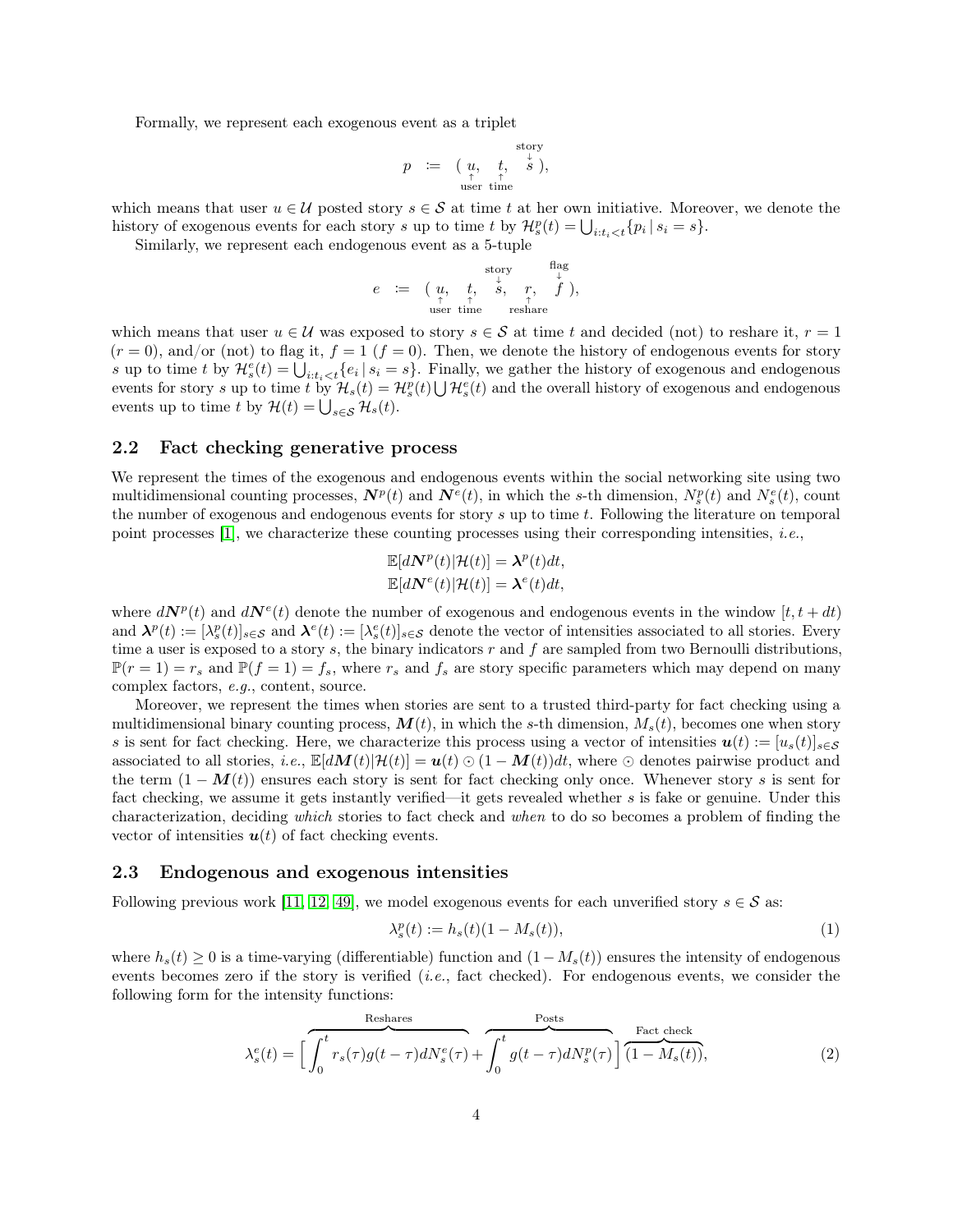where the first term, with  $r_s(\tau) \sim \text{Bernoulli}(r_s)$ , models the exposures due to reshares of story s by the previous users, the second term models the exposures due to previous posts of story s by users on their own initiative (*i.e.*, exogenous events). In the first two terms,  $g_s(t)$  denotes an exponential triggering kernel,  $g(t) := \gamma \exp(-\omega t)\mathbb{I}(t \geq 0)$ , which models the decay of *influence* of previous reshares and posts over time. By making the intensity dependent on the history of reshares and posts, it becomes a stochastic process by itself.

Given the above functional form for the intensity of endogenous events, the following alternative representation based on stochastic differential equations (SDEs) with jumps, which can be derived using Ito's calculus [\[17\]](#page-12-1), will be useful to design our algorithm:

**Proposition 1** Let  $N_s^e(t)$  be a counting process with associated intensity  $\lambda_s^e(t)$ , given by Eq. [2.](#page-3-0) The tuple  $(N_s^e(t), \lambda_s^e(t))$  is a doubly stochastic Markov process whose dynamics can be represented by the following SDE with *jumps*:

$$
d\lambda_s^e(t) = -\omega \lambda_s^e(t)dt - \lambda_s^e(t)dM_s(t) + \gamma \left[r_s(t)dN_s^e(t) + (1 - M(t))dN_s^p(t)\right]
$$
\n(3)

#### 2.4 Estimated rate of misinformation

If one cannot send all stories for fact checking, ideally, one may like to send only fake stories and favor those which, if not fact checked, would reach the greatest number of users. However, we cannot directly observe whether a story is fake (that is why we send it for fact checking!) and we do not know the total number of users who will be exposed to the story if not fact checked. Instead, for each story, we will leverage the users' flags and exposures to compute a running estimate of the rate of misinformation due to that story. Then, we will find the optimal fact checking intensities  $u(t)$  that minimize a nondecreasing function of the estimated misinformation rates over time.

Given a story  $s \in \mathcal{S}$ , the number of users  $N_s^f(t)$  who flagged the story up to time t can be formally defined as

<span id="page-4-0"></span>
$$
N_s^f(t):=\int_0^t f_s(\tau)dN_s^e(\tau),
$$

where  $N_s^e(t)$  counts the number of users exposed to story s by time t,  $f_s(\tau) \sim f_s$ , and it readily follows that  $dN_s^f(t) = f_s(t)dN_s^e(t)$ . Then, we can estimate the average number of users  $\bar{N}_s^m(t)$  exposed to misinformation by time  $t$ , conditioned on the number of exposed users and flags, as

$$
\bar{N}_s^m(t) := p_{m|s,f=1} N_s^f(t) + p_{m|s,f=0} (N_s^e(t) - N_s^f(t)) = p_{m|f=1} N_s^f(t) + p_{m|f=0} (N_s^e(t) - N_s^f(t))
$$

where we assume that the probability that a story is misinformation given that a user did or did not flag it is equal for all stories, *i.e.*,  $p_{m|s,f} = p_{m|f}$ , and one can estimate  $p_{m|f}$  from historical flag and exposure data about fact checked stories. Here, the probability  $p_{m|f}$  characterizes how good the crowd is at spotting misinformation<sup>10</sup>.

Next, we can compute the differential  $d\bar{N}_{s}^{m}(t)$  as

$$
d\bar{N}_s^m(t) = \left[ (p_{m|f=1} - p_{m|f=0}) f_s(t) + p_{m|f=0} \right] dN_s^e(t)
$$

and define the rate of misinformation as

$$
\lambda_s^m(t)dt = \mathbb{E}[d\bar{N}_s^m(t)] = \left[ (p_{m|f=1} - p_{m|f=0})f_s + p_{m|f=0} \right] \lambda_s^e(t)dt.
$$
 (4)

Unfortunately, the flagging probability  $f_s$  may depend on many complex factors, e.g., content, source, and is generally unknown. To overcome this challenge, we assume a Beta prior on  $f_s$ , *i.e.*,  $f_s \sim Beta(\alpha, \beta)$ , and

 $10$ One could consider different false positive and false negative rates per user and per story, e.g., using text analysis or domain knowledge about the website that published the story. However, for simplicity, we leave such extensions for future work.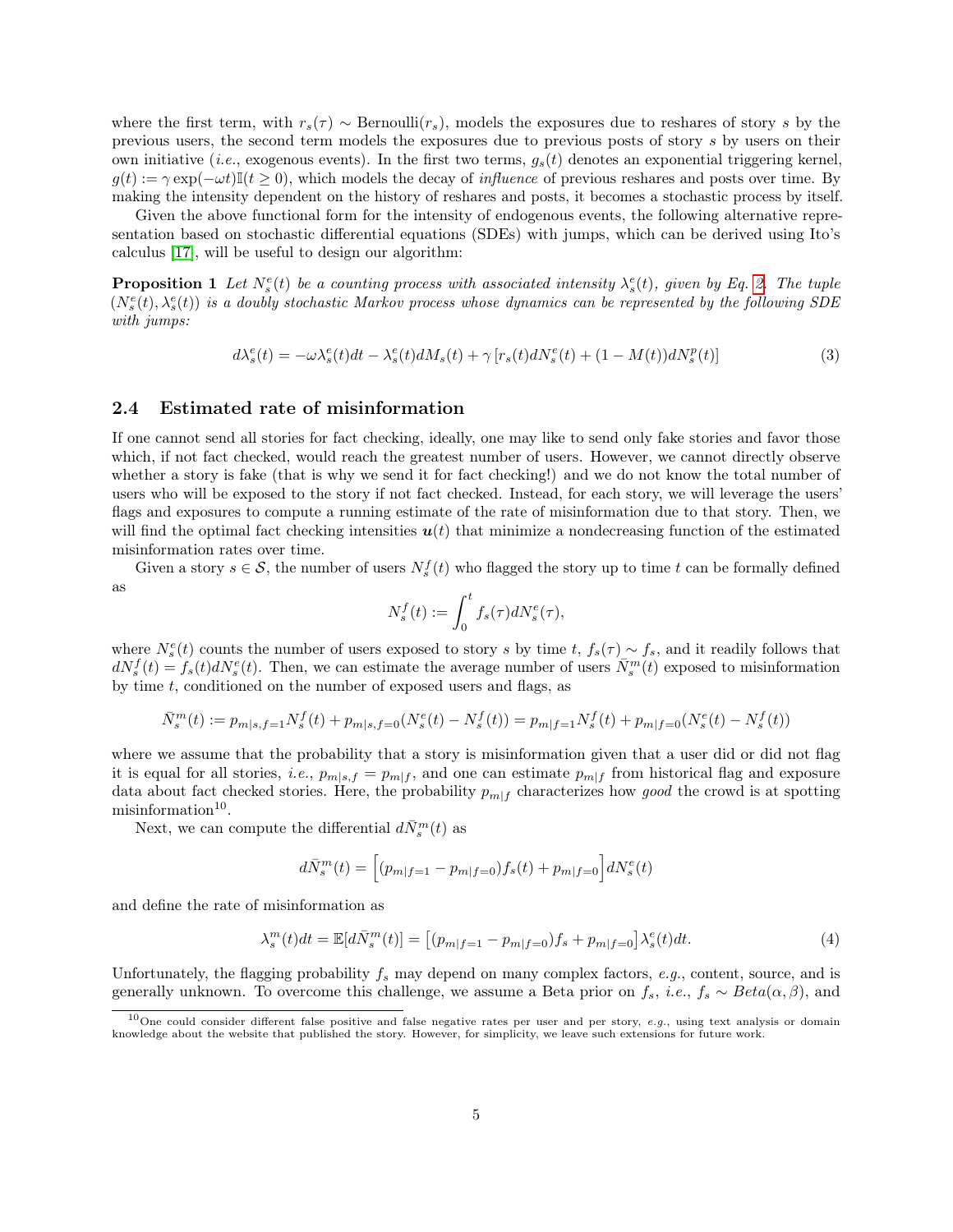compute instead a posterior estimate of the rate of misinformation, which leverages both the number of exposures  $N_s^e(t)$  and flags  $N_s^f(t)$  by time t, i.e.,

$$
\hat{\lambda}_s^m(t)dt = \mathbb{E}_{f_s(t),f_s}[d\bar{N}_s^m(t)] = \left[ (p_{m|f=1} - p_{m|f=0}) \frac{\alpha + N_s^f(t)}{\alpha + \beta + N_s^e(t)} + p_{m|f=0} \right] \lambda_s^e(t)dt,\tag{5}
$$

where we used the conjugacy between the Bernoulli and the Beta distributions, *i.e.*,

<span id="page-5-1"></span>
$$
f_s|N_s^f, N_s^e \sim Beta\left(\alpha + N_s^f(t), \beta + N_s^e(t) - N_s^f(t)\right).
$$

Finally, given a set of stories  $S$ , we denote the vector of posterior estimates of their associated rate of misinformation as  $\hat{\lambda}^m(t) = [\hat{\lambda}_s^m(t)]_{s \in \mathcal{S}}$ .

#### 2.5 The fact checking scheduling problem

Given a set of unverified stories S, we aim to find the optimal fact checking intensities  $u(t)$  that minimize the expected value of nondecreasing convex loss function  $\ell(\hat{\lambda}^m(t),u(t))$  of the posterior estimates of the stories rates of misinformation  $\hat{\lambda}^m(t)$  and the fact checking intensities  $u(t)$  over a time window  $(t_0, t_f]$ , *i.e.*,

<span id="page-5-0"></span>
$$
\begin{array}{ll}\n\text{minimize} & \mathbb{E}\left[\phi(\hat{\boldsymbol{\lambda}}^m(t_f)) + \int_{t_0}^{t_f} l(\hat{\boldsymbol{\lambda}}^m(\tau), \boldsymbol{u}(\tau)) d\tau\right] \\
\text{subject to} & \boldsymbol{u}(t) \ge 0 \quad \forall t \in (t_0, t_f],\n\end{array} \tag{6}
$$

where  $u(t_0, t_f]$  denotes the fact checking intensities from  $t_0$  to  $t_f$ , the expectation is taken over all possible realizations of the marked temporal point processes associated to the endogenous and exogenous events of all stories from  $t_0$  to  $t_f$ , and  $\phi(\tilde{\lambda}^m(t_f))$  is an arbitrary penalty function. Here, by considering a nondecreasing loss on both the posterior estimate of the rates of misinformation and fact checking intensities, we penalize high levels of misinformation and we limit the number of stories that are sent for fact checking.

## 3 Proposed algorithm

In this section, we find the optimal fact-checking intensities  $u(t)$  that minimizes Eq. [6](#page-5-0) from the perspective of stochastic optimal control of jump SDEs [\[17\]](#page-12-1). To ease the exposition, we first derive a solution for one story, introduce an efficient algorithm that implements the solution, and then generalize the solution and the efficient algorithm to multiple stories.

#### 3.1 Optimizing for one story

Given an unverified story s with fact checking reviewing intensity  $u_s(t) = u(t)$ , exogenous intensity  $\lambda_s^p(t) =$  $\lambda^p(t)$ , endogenous intensity  $\lambda_s^e(t) = \lambda^e(t)$  and associated counting processes  $M_s(t) = M(t)$ ,  $N_s^p(t) = N^p(t)$ and  $N_s^e(t) = N_e^e(t)$ , respectively, we can rewrite the fact checking scheduling problem defined in Eq. [6](#page-5-0) as:

<span id="page-5-2"></span>
$$
\begin{aligned}\n\text{minimize} & \quad \mathbb{E}\left[\phi(\hat{\lambda}^m(t_f)) + \int_{t_0}^{t_f} l(\hat{\lambda}^m(\tau), u(\tau))d\tau\right] \\
\text{subject to} & \quad u(t) \ge 0 \quad \forall t \in (t_0, t_f],\n\end{aligned} \tag{7}
$$

where the dynamics of  $N^e(t)$  are given by Eq. [3](#page-4-0) and the posterior estimate of the misinformation rate is given by Eq. [5.](#page-5-1) Note that we are now focusing on a single story rather than on multiple stories.

Next, we define an optimal cost-to-go function J for the above problem, use Bellman's principle of optimality to derive the associated Hamilton-Jacobi-Bellman (HJB) equation [\[3\]](#page-12-19), and exploit the structure of our problem to find a solution to the HJB equation.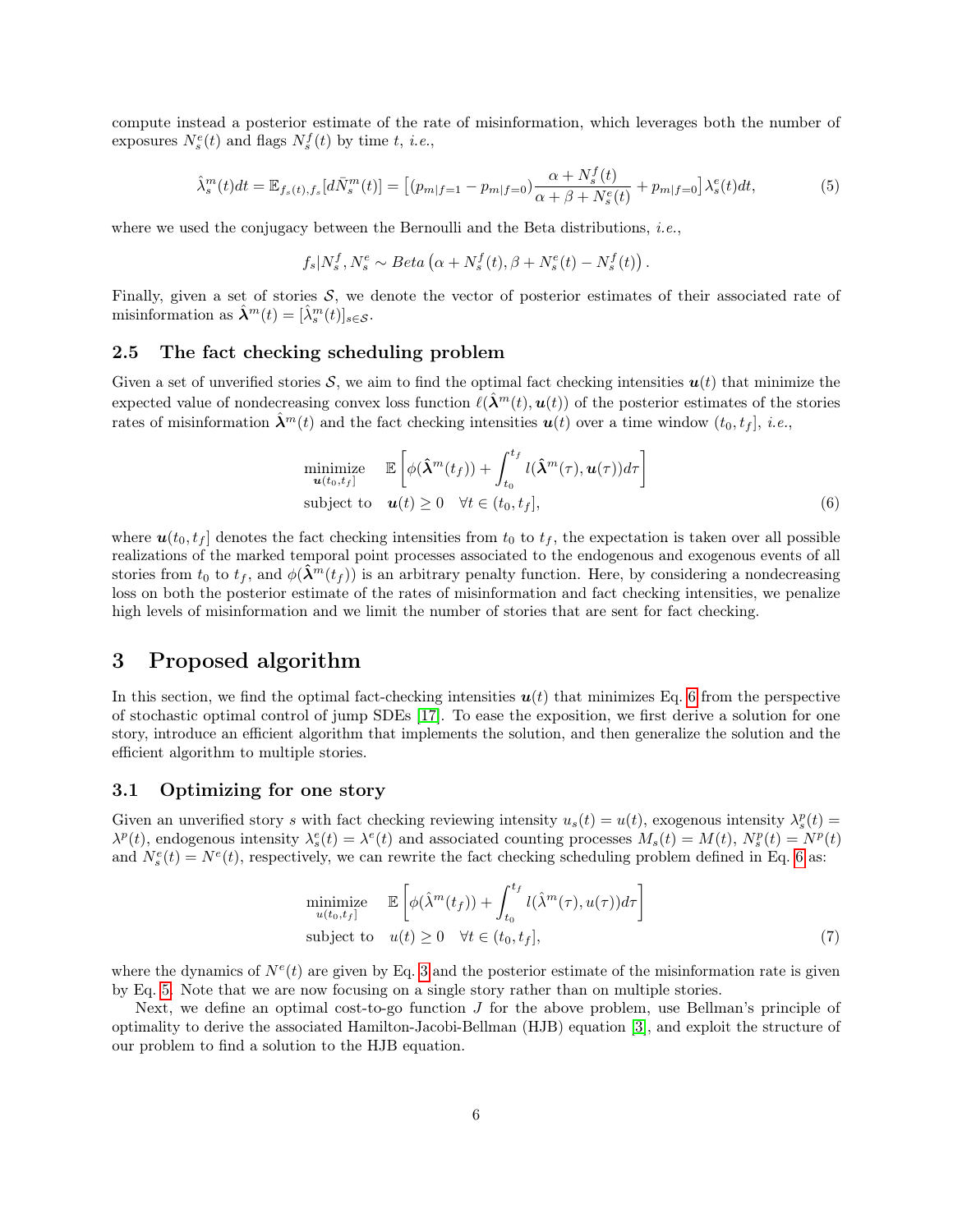**Definition 2** The optimal cost-to-go J is defined as the minimum of the expected value of the cost of going from state  $(M(t), N^e(t), N^f(t), N^p(t), \lambda^e(t))$  at time t to the final state at time  $t_f$ , i.e.,

$$
J(M(t), N^e(t), N^f(t), N^p(t), \lambda^e(t), t) = \min_{u(t,t_f]} \mathbb{E}\left[\phi(\hat{\lambda}^m(t_f)) + \int_t^{t_f} \ell(\hat{\lambda}^m(\tau), u(\tau))d\tau\right].
$$

Now, using the Markov property of the state variables  $(M(t), N^e(t), N^f(t), N^p(t), \lambda^e(t))$ , we can apply Bellman's principle of optimality to the above definition to break the problem into smaller subproblems and rewrite Eq. [8](#page-6-0) as

<span id="page-6-0"></span>
$$
0 = \min_{u(t, t+dt]} \left\{ \mathbb{E}\left[dJ(M(t), N(t), N^f(t), N^p(t), \lambda^e(t), t)\right] + \ell(\hat{\lambda}^m(t), u(t))dt \right\}.
$$
 (8)

Next, we differentiate J with respect to time t,  $M(t)$ ,  $N^{e}(t)$ ,  $N^{f}(t)$ ,  $N^{p}(t)$  and  $\lambda^{e}(t)$  using Lemma [6](#page-14-12) (in the Appendix) with  $x(t) = \lambda^e(t)$ ,  $y(t) = \lambda^p(t) = h(t)$ ,  $z(t) = r(t)$ ,  $w(t) = f(t)$  and  $F = J$ .

$$
dJ = [J(M, N^e + 1, N^f + 1, N^p, \lambda^e + \gamma, t) f(t) r(t) + J(M, N^e + 1, N^f + 1, N^p, \lambda^e, t) f(t) (1 - r(t))
$$
  
+  $J(M, N^e + 1, N^f, N^p, \lambda^e + \gamma, t) (1 - f(t)) r(t) + J(M, N^e + 1, N^f, N^p, \lambda^e, t) (1 - f(t)) (1 - r(t))$   
-  $J(M, N^e, N^f, N^p, \lambda^e, t) ] dN^e(t) + [J(M, N^e, N^f, N^p + 1, \lambda^e + \gamma, t)$   
-  $J(M, N^e, N^f, N^p, \lambda^e, t) ] dN^p(t) - [J(M, N^e, N^f, N^p, \lambda^e, t) - J(M + 1, N^e, N^f, N^p, 0, t) ] dM(t)$   
+  $J_t - \omega \lambda^e(t) J_{\lambda^e},$ 

Then, using that  $\mathbb{E}[dN^e(t)] = \lambda^e(t)dt$ ,  $\mathbb{E}[dN^p(t)] = h(t)dt$ ,  $\mathbb{E}[dM(t)] = (1 - M(t))u(t)dt$ ,  $\mathbb{E}[r(t)] = r_s = r$ , and  $\mathbb{E}[f(t)] = \frac{\alpha + N^f(t)}{\alpha + \beta + N^e(t)}$ , the HJB equation follows:

$$
0 = [J(M, N^{e} + 1, N^{f} + 1, N^{p}, \lambda^{e} + \gamma, t) \frac{\alpha + N^{f}(t)}{\alpha + \beta + N(t)} r + J(M, N^{e} + 1, N^{f} + 1, N^{p}, \lambda^{e}, t) \frac{\alpha + N^{f}(t)}{\alpha + \beta + N(t)} (1 - r) + J(M, N^{e} + 1, N^{f}, N^{p}, \lambda^{e} + \gamma, t) (1 - \frac{\alpha + N^{f}(t)}{\alpha + \beta + N(t)}) r + J(M, N^{e} + 1, N^{f}, N^{p}, \lambda^{e}, t) (1 - \frac{\alpha + N^{f}(t)}{\alpha + \beta + N(t)}) (1 - r) - J(M, N^{e}, N^{f}, N^{p}, \lambda^{e}, t) \lambda^{e}(t) + [J(M, N^{e}, N^{f}, N^{p} + 1, \lambda^{e} + \gamma, t) - J(M, N^{e}, N^{f}, N^{p}, \lambda^{e}, t)] (1 - M(t))h(t) + \min_{u(t, t_f]} \{ l(\hat{\lambda}^{m}(t), u(t)) + J_t - \omega \lambda^{e}(t) J_{\lambda^{e}} - [J(M, N^{e}, N^{f}, N^{p}, \lambda^{e}, t) - J(M + 1, N^{e}, N^{f}, N^{p}, 0, t)] (1 - M(t))u(t) \},
$$
\n(9)

with  $J(M(t_f), N^e(t_f), N^f(t_f), N^p(t_f), \lambda^e(t_f), t_f) = \phi(\hat{\lambda}^e(t_f))$  as the terminal condition.

To solve the above HJB equation, we need to define the penalty function  $\phi$  and the loss function  $\ell$ . Following the literature on the stochastic optimal control [\[17\]](#page-12-1), we consider the following quadratic forms, which penalize high levels of misinformation and limit the number of stories that are sent for fact checking:

<span id="page-6-1"></span>
$$
\phi(\hat{\lambda}^m(t_f)) = \frac{1}{2} (\hat{\lambda}^m(t_f))^2
$$
  

$$
\ell(\hat{\lambda}^m(t), u(t)) = \frac{1}{2} (\hat{\lambda}^m(t))^2 + \frac{1}{2} q u^2(t),
$$

where  $q$  is a tunable parameter that accounts for the trade-off between the number of stories sent for fact checking and the spread of misinformation in a social network. With the specified loss function, we take the derivative with respect to  $u(t)$  in Eq. [9](#page-6-1) and uncover the relationship between the optimal fact checking intensity and the optimal cost J:

$$
u^*(t) = q^{-1}(1 - M(t)) \left[ J(M(t), N^e(t), N^f(t), N^p(t), \lambda^e(t), t) - J(M(t) + 1, N^e(t), N^f(t), N^p(t), 0, t) \right].
$$
 (10)

Then, we plug in the above expression in Eq. [9](#page-6-1) and find a solution to the resulting nonlinear differential equation using the following Lemma: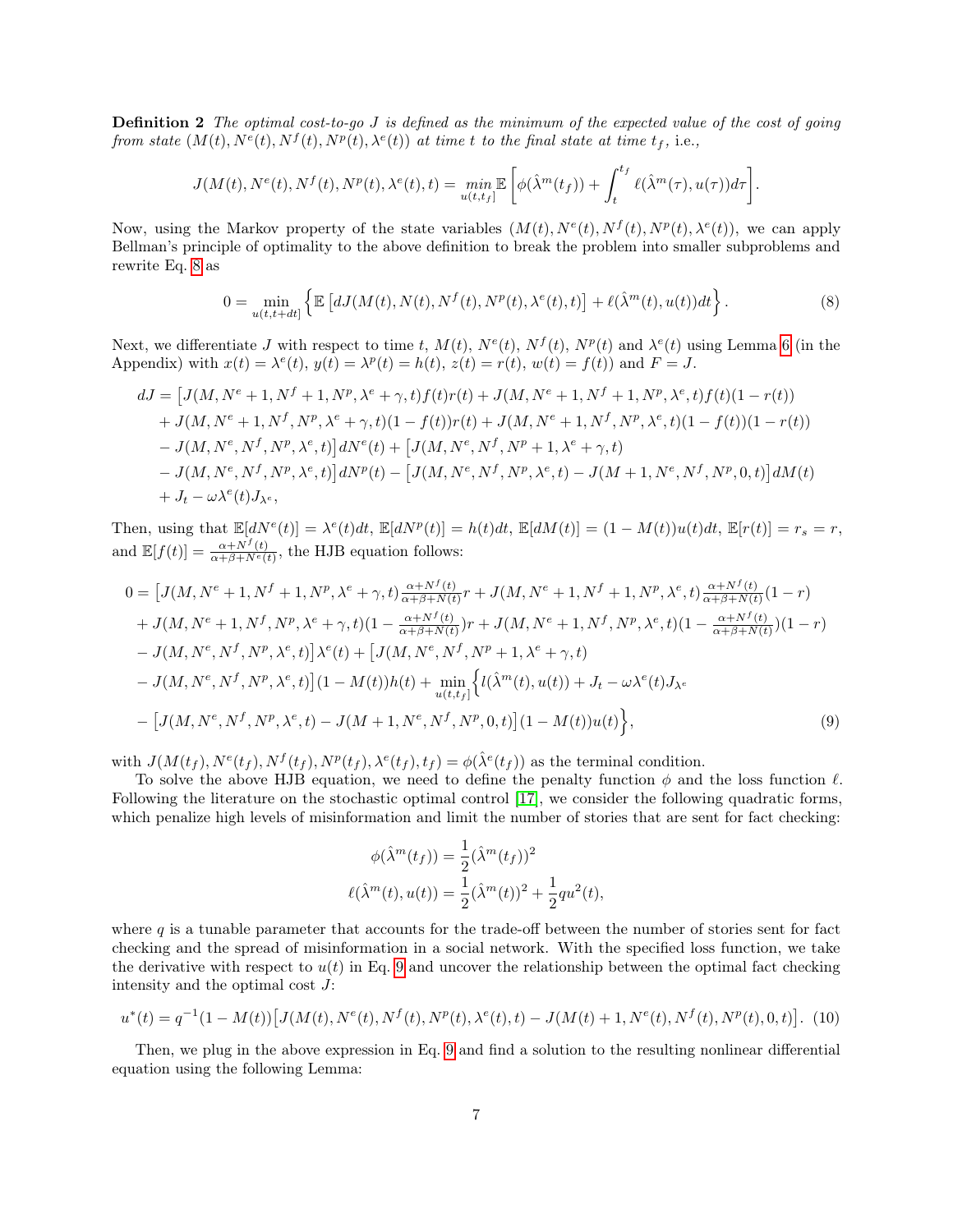**Lemma 3** The optimal cost-to-go J that satisfies the HJB equation, defined by Eq. [9,](#page-6-1) is given by:

$$
J(M(t), N^{e}(t), N^{f}(t), N^{p}(t), \lambda^{e}(t), t) = q^{\frac{1}{2}} \left[ (p_{m|f=1} - p_{m|f=0}) \frac{\alpha + N^{f}(t)}{\alpha + \beta + N(t)} + p_{m|f=0} \right] \left[ \lambda^{e}(t) - \gamma N^{p}(t) - (\gamma r - \omega)(\alpha + \beta + N^{e}(t)) \right].
$$
 (11)

*Proof Sketch.* We verify the above cost-to-go J satisfies the HJB equation, given by Eq. [9.](#page-6-1) To do so, we use that  $J_t = 0$  and

<span id="page-7-0"></span>
$$
J_{\lambda^{e}} = q^{\frac{1}{2}} \left[ (p_{m|f=1} - p_{m|f=0}) \frac{\alpha + N^{f}(t)}{\alpha + \beta + N(t)} + p_{m|f=0} \right].
$$

Here, note that the HJB equation needs to be satisfied only for  $M(t) \in \{0,1\}$ , which are the only feasible values for the counting process associated to the fact checking event.

Next, we use the above Lemma to recover the optimal fact checking intensity  $u^*(t)$ :

Theorem 4 Given a story s, the optimal fact checking intensity for the fact checking scheduling problem, defined by Eq. [7,](#page-5-2) under quadratic loss is given by:

$$
u^*(t) = q^{-\frac{1}{2}}(1 - M(t)) \Big[ p_{m|f=0} + (p_{m|f=1} - p_{m|f=0}) \left( \frac{\alpha + N^f(t)}{\alpha + \beta + N^e(t)} \right) \Big] \lambda^e(t). \tag{12}
$$

The above result reveals a linear relationship between the optimal fact checking intensity and the endogenous (*i.e.*, exposure) intensity  $\lambda^e(t)$ . Moreover, the corresponding coefficient depends on the number of user exposures  $N^{e}(t)$  and the number of flags  $N^{f}(t)$  and can increase and decrease over time. Remarkably, the optimal intensity does not depend on the exogenous intensity  $\lambda^p(t)$ , which is generally unknown.

Finally, we derive an efficient procedure to sample from the above intensity, summarized in Algorithm [1,](#page-8-0) which we name CURB. Within the algorithm,  $Next()$  returns the next endogenous (*i.e.*, exposure) event, which occurs at time t' with resharing and flagging indicators r and f, respectively,  $Update(N^e(t), N^f(t), \lambda^e(t))$ updates  $u(t)$  using Eq. [12,](#page-7-0) and  $Sample(\tau, u(t))$  samples from an intensity  $u(t)$  starting at time  $\tau$  using a standard thinning algorithm [\[22\]](#page-13-19). If the fact checking intensity increases, by  $r = 1$  or  $f = 1$ , we apply the superposition theorem [\[19\]](#page-12-20), *i.e.*, we sample a new candidate fact checking time  $\kappa$  and we take the minimum between  $\kappa$  and the previous candidate fact checking time. If the fact checking intensity decreases, by  $f = 0$ , we first use a thinning argument to decide whether to keep the current candidate fact checking time  $\tau$  or we sample a new candidate fact checking time, greater than  $\tau$ . This sampling procedure is very efficient since it only needs to sample  $O(N^e(t_f))$  times from an inhomogeneous Poisson process. Finally, note that if we gather more and more evidence that a story s is not misinformation  $(f = 0$  for many exposures), the candidate fact checking time  $\tau$  will eventually become greater than  $t_f$  and the story will never be sent for fact checking.

#### 3.2 Optimizing for multiple stories

Given a set of unverified stories S with fact checking intensities  $u(t)$ , exogenous intensities  $\lambda^p(t)$ , endogenous intensities  $\lambda^e(t)$  and associated counting processes  $M(t)$ ,  $N^p(t)$  and  $N^e(t)$ , we can solve the fact checking scheduling problem defined by Eq. [6](#page-5-0) similarly as in the case of a single story. In particular, consider the following quadratic form for the penalty function  $\phi$  and loss function  $\ell$ :

$$
\ell(\hat{\boldsymbol{\lambda}}^m(t),\boldsymbol{u}(t))=\frac{1}{2}\!\sum_{s\in\mathcal{S}}(\hat{\lambda}^m_s(t))^2+\frac{1}{2}\!\sum_{s\in\mathcal{S}}q_su_s^2(t),
$$

where  $\{q_s\}_{s\in\mathcal{S}}$  are given parameters, which trade off the number of stories sent for fact checking and the spread of misinformation, and may favor fact checking some stories over others. Then, we can derive the optimal control signal intensity for each story, using the independence assumption between stories, proceeding similarly as in the case of a single story.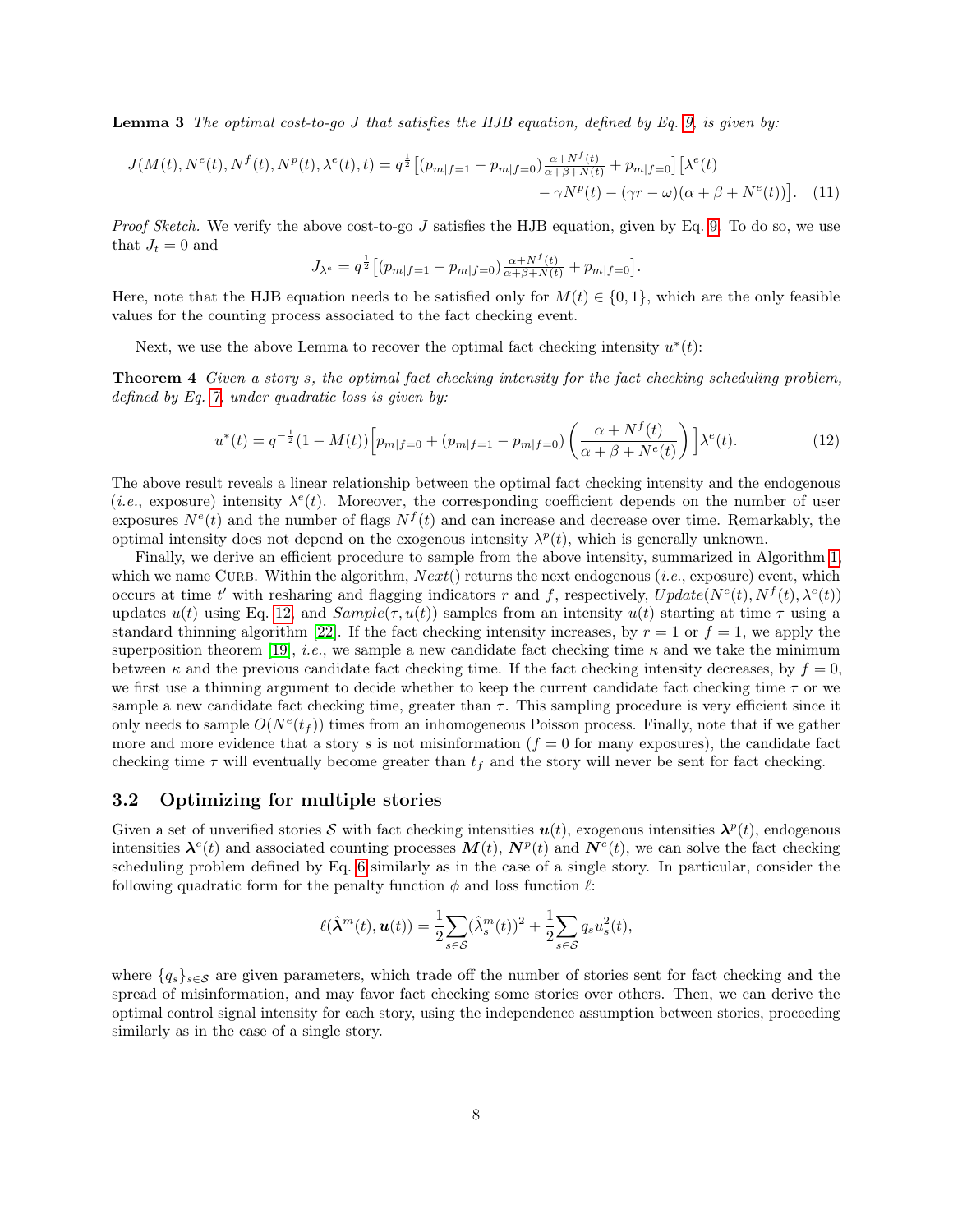Algorithm 1: The CURB Algorithm

```
Input: Parameters q, \alpha, \beta, p_{m|f=1}, p_{m|f=0}, t_fInitialization : N(t) \leftarrow 0; N^f(t) \leftarrow 0; \lambda^e(t) \leftarrow 0;Update(N^{e}(t), N^{f}(t), \lambda^{e}(t))Output: Fact checking time \tau\tau \leftarrow t_f(t', r, f) \leftarrow Next()while t' < \tau do
    u_0(t) \leftarrow u(t)N^{e}(t) \leftarrow N^{e}(t) + 1; \quad N^{f}(t) \leftarrow N^{f}(t) + fu(t) \leftarrow Update(N^e(t), N^f(t), \lambda^e(t))if f = 0 then
         x \leftarrow Uniform(0, 1)if u(t)/u_0(t) < x then
               \tau \leftarrow Sample(\tau, u(t))end
     end
     if r = 1 then
          \lambda^{e}(t) \leftarrow \lambda^{e}(t) + g(t - t')u(t) \leftarrow Update(N^{e}(t), N^{f}(t), \lambda^{e}(t))end
     \kappa = Sample(t', \max(0, u(t) - u_0(t)))\tau \leftarrow min(\tau, \kappa)(t', r, f) \leftarrow Next()end
return \tau
```
<span id="page-8-0"></span>**Theorem 5** Given a set of stories S, the optimal fact checking intensity for each story  $s \in S$ , which minimizes Eq. [6,](#page-5-0) under quadratic loss and penalty functions is given by:

$$
u_s^*(t) = q_s^{-\frac{1}{2}}(1 - M_s(t)) \left[ p_{m|f=0} + (p_{m|f=1} - p_{m|f=0}) \left( \frac{\alpha + N_s^f(t)}{\alpha + \beta + N_s^e(t)} \right) \right] \lambda_s^e(t). \tag{13}
$$

Finally, we can sample the fact checking times for all stories by running  $|S|$  instances of CURB, one per story, and the overall number of required samples is  $O(\sum_{s\in\mathcal{S}}N_s^e(t_f))$ . Moreover, note that the instances can be run in parallel and thus our algorithm is highly scalable.

## 4 Experiments

In this section, we evaluate our algorithm on data gathered from two social networking sites, Twitter and Weibo, and compare its performance with three baselines via two metrics.

#### 4.1 Dataset description and experimental setup

We use data gathered from Twitter and Weibo as reported in previous work [\[21,](#page-12-11) [29\]](#page-13-13), which comprises posts and reshares for a variety of (manually annotated) genuine and fake stories<sup>11</sup>, respectively. More specifically, the Twitter dataset contains 192,350 posts and reshares from 117,824 users for 111 unique stories. The Weibo

 $11$ In the Twitter and the Weibo datasets, stories were fact checked using snopes.com and the Sina community management center, service.account.weibo.com.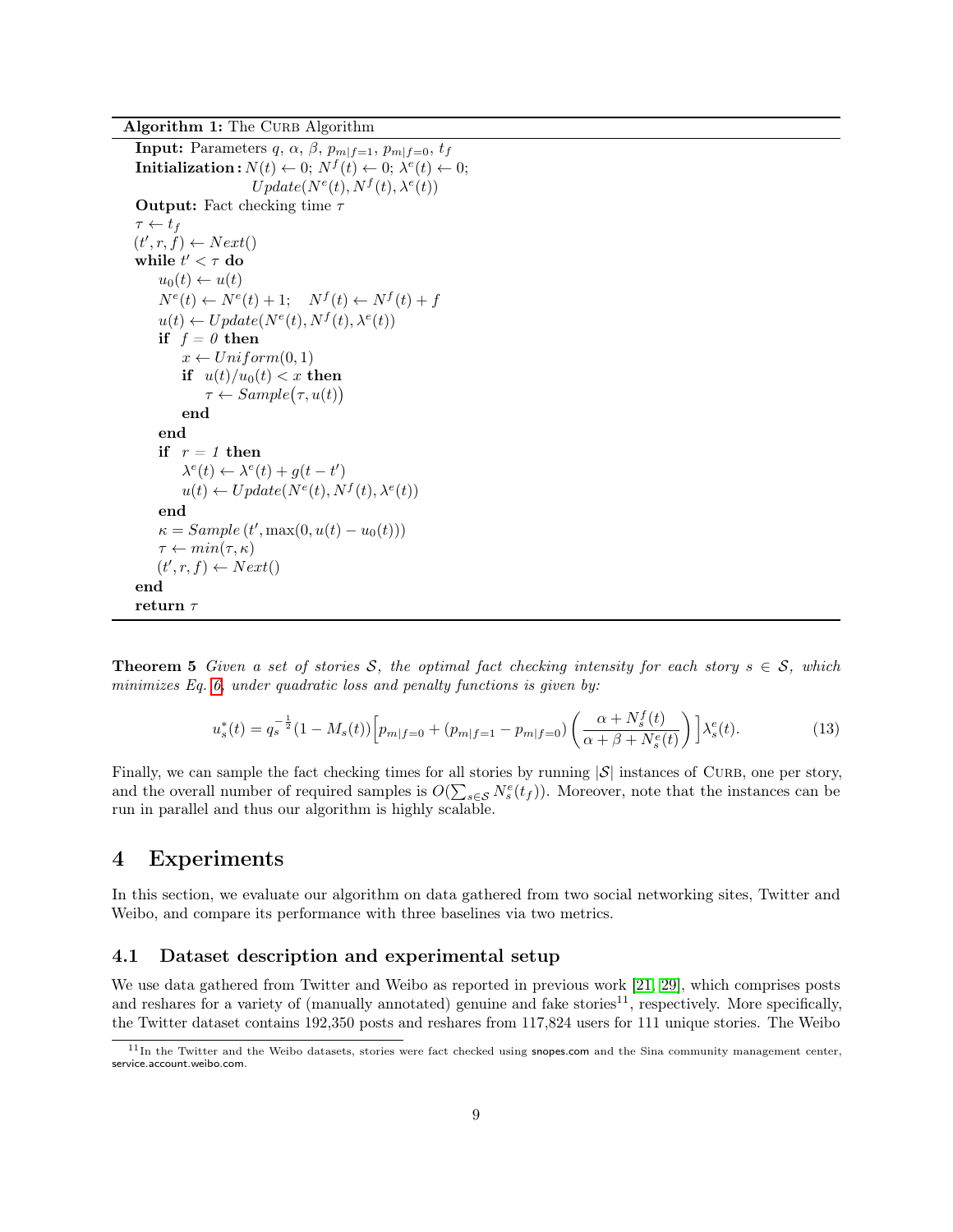<span id="page-9-0"></span>

Figure 1: Performance vs. number of fact checking events. We measure performance in terms of misinformation reduction, which is the fraction of unverified exposures that fact checking prevented, and precision, which is the fraction of fact checked stories that are fake. The oracle and CURB achieve a comparable performance in both datasets, beating the threshold baseline by large margins.

dataset contains 3,752,459 posts and reshares from 2,819,338 users for 4,663 unique stories. We filtered out stories posted or reshared more than 3,000 times as well as stories whose number of posts or reshares taking place after the last decile of the observation period is greater than 1%. Finally, we filtered out fake stories at random until the percentage of fake stories is less than  $15\%^{12}$ .

After these preprocessing steps, our Twitter dataset consists of 28,486 posts and reshares from 18,880 users for 7 fake stories and 39 genuine stories and our Weibo dataset consists of 93,943 posts and reshares from 88,913 users for 23 fake stories and 133 genuine stories. Unfortunately, the datasets do not contain any information about the timing (or number) of exposures nor flags. To remedy the data unavailability, we generate user exposures based on user reshares and sample flags from Bernoulli distributions. We experiment with different parameter settings to ensure that our model's efficacy is robust throughout different settings. The details of the data generation steps are described in the following paragraph.

For each story, we sample exposure events using the exposure intensity defined by Eq. [2,](#page-3-0) which does depend on the observed posts and reshares. There, we set  $\gamma = 10^{-4}$  and  $\omega = 10^{-5}$ . This choice of parameters results in approximately 10 to 20 exposures per post (or reshare) and a half-life of approximately 19 hours per post (or reshare). Under this setting, our Twitter and Weibo datasets contain 313,357 and 1,054,449 exposures respectively. Unless otherwise stated, for each exposure, we sample flags for fake and genuine stories using two bernoulli distributions with  $p_{f=1|m=1} = 0.3$  and  $p_{f=1|m=0} = 0.01$ , respectively. Moreover, we estimate  $p_d$  using the ratio between fake and overall number of stories, compute  $p_{m|f=1}$  and  $p_{m|f=0}$  from  $p_{f=1|m}, p_{f=0|m}$ , and  $p_d$ , and set  $\alpha/(\alpha+\beta) = (p_{f=1|d} + p_{f=0|d})p_d$ . Finally, note that we obtained qualitatively similar results for other experimental settings.

#### 4.2 Evaluation metrics and baselines

Throughout this section, we evaluate the performance via two metrics: precision and misinformation reduction. Precision is the fraction of fact checked stories that are fake. Misinformation reduction is the fraction of unverified exposures that fact checking prevented.

We compare the performance of CURB against an "Oracle", which is a variant of CURB and has access to the true flag probability  $p_f$ , and three baselines. The first baseline ("Flag Ratio") samples the fact checking time for each story using an intensity which is proportional to the ratio between the number of flags and the total number of exposures, i.e.,  $u_s(t) = q_s(\alpha + N_s^f(t)) / (\alpha + \beta + N_s^e(t))$ . The second baseline ("Flag Sum") sends a story for fact checking as soon as it accumulates a certain number of flags. The third baseline ("Exposure") samples the fact checking time for each story using an intensity which is proportional to the exposure intensity, *i.e.*,  $u_s(t) = q_s \lambda_s^e(t)$ . Here, note that the Flag Sum baseline utilizes a deterministic policy while our method, the Oracle and the other baselines use a stochastic policy defined by an intensity function.

<sup>&</sup>lt;sup>12</sup>We subsample the number of fake stories to resemble a more realistic scenario in which the number of fake stories is *small* in comparison with the total number of stories. We obtained qualitatively similar results without subsampling.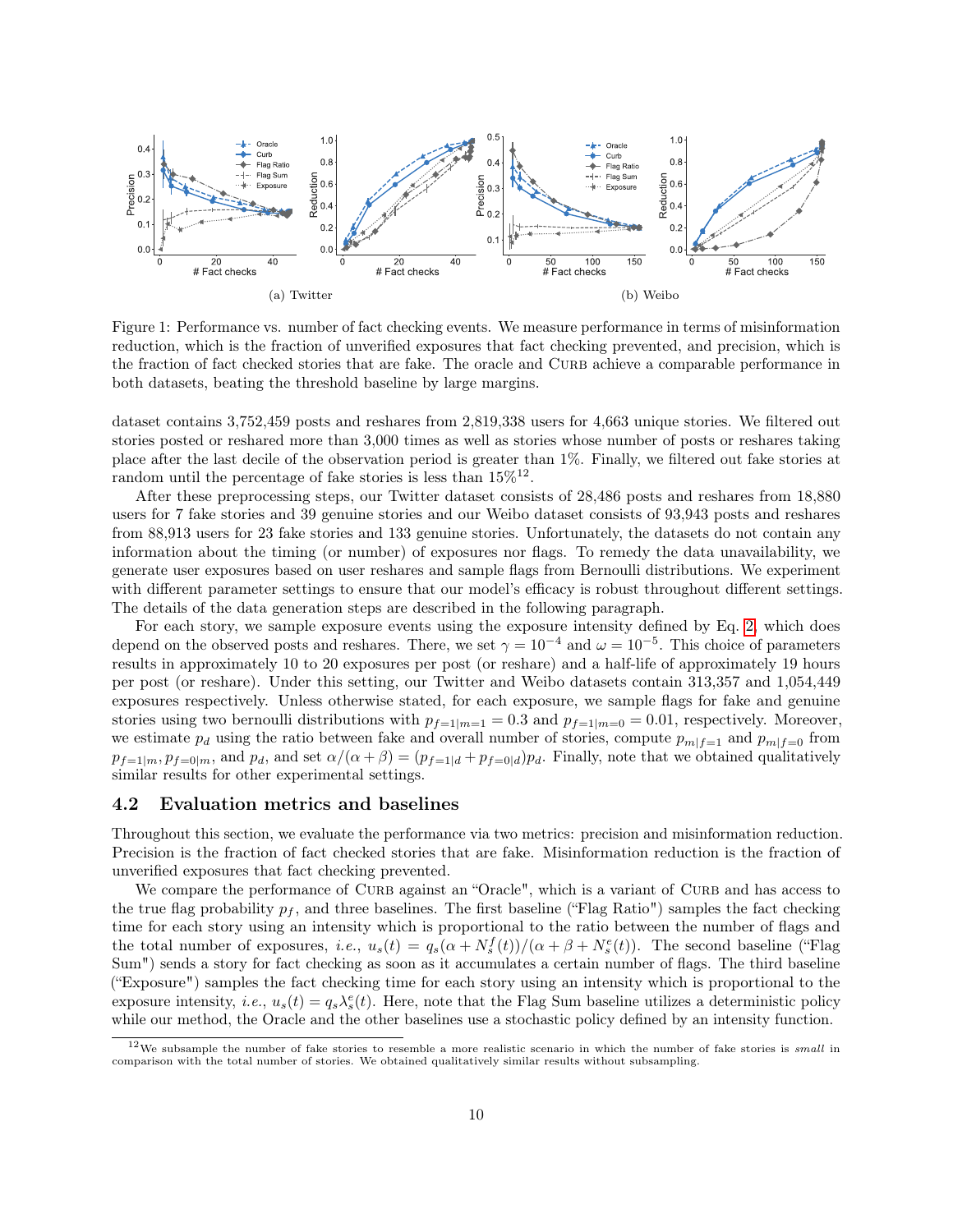<span id="page-10-0"></span>

Figure 2: Misinformation reduction vs. time. For both (a) and (b), the bottom panel shows the number of users exposed to misinformation at each time period, the middle panel shows when different methods send stories for fact checking, and the top panel shows the cumulative number of users. The bars and lines show the different fact checking schedules and "Total" which shows the numbers in absence of fact checking. Both Curb and Oracle are able to prevent the spread of misinformation before it becomes viral, whereas the other baselines cannot do so. The parameters for all methods are set so that the total number of fact-checked stories is  $15 \pm 4$  for Twitter and  $64 \pm 10$  for Weibo.

#### 4.3 Solution quality

We first evaluate the performance of our method, the oracle and the three baselines against the number of fact checking events. Figure [1](#page-9-0) summarizes the results, which show that: (i) the more the number of fact checking events, the higher the average misinformation reduction for all methods; and, (ii) Oracle and Curb achieve a comparable performance in both datasets, outperforming the baselines in most cases.

Next, we evaluate the performance in terms of misinformation reduction over time in Figure [2.](#page-10-0) We find that both CURB and the Oracle are able to prevent the spread of misinformation before it becomes viral. In contrast, the baselines are unable to spot misinformation that will become viral in time partly due to ignoring either the flags or the exposure dynamics.

#### 4.4 Flagging behavior and misinformation evidence

In this section, we first investigate how sensitive our algorithm is to the crowd's flagging behavior and then explore the influence of the hyperparameters  $\alpha$  and  $\beta$  on the posterior estimate of the misinformation rate.

Intuitively, the more (less) accurate the crowd is at spotting misinformation, the more (less) effective our algorithm will be. Figure [3](#page-11-0) confirms this intuition by showing the performance of our algorithm for different true positive rates,  $p_{f=1|m=1}$ .

Next, we investigate the influence of the hyperparameter  $\alpha$  on the posterior estimate of the misinformation rate  $\lambda_s^m(t)$ , which the optimal intensity  $u^*(t)$  depends on, and the posterior estimate of the flagging probability  $\mathbb{E}[f_s|N_s^e(t), N_s^f(t)] = \hat{f}_s$  by examining an example of a genuine and a fake story. Figure [4](#page-11-1) summarizes the results, which show that: (i) the higher the value of  $\alpha$ , the smaller the effect of individual exposures and flags on the posterior estimate of both the misinformation rate and the flagging probability when a story starts spreading—the lower the variance of the estimates over time; and, (ii) the posterior estimate of the misinformation rate, which the optimal intensity  $u^*(t)$  depend on, changes in a more intricate way than the posterior estimate of the flagging probability since it combines the latter with the exposure intensity. This enables our algorithm to be more cautious with viral stories even if the evidence of misinformation is weak.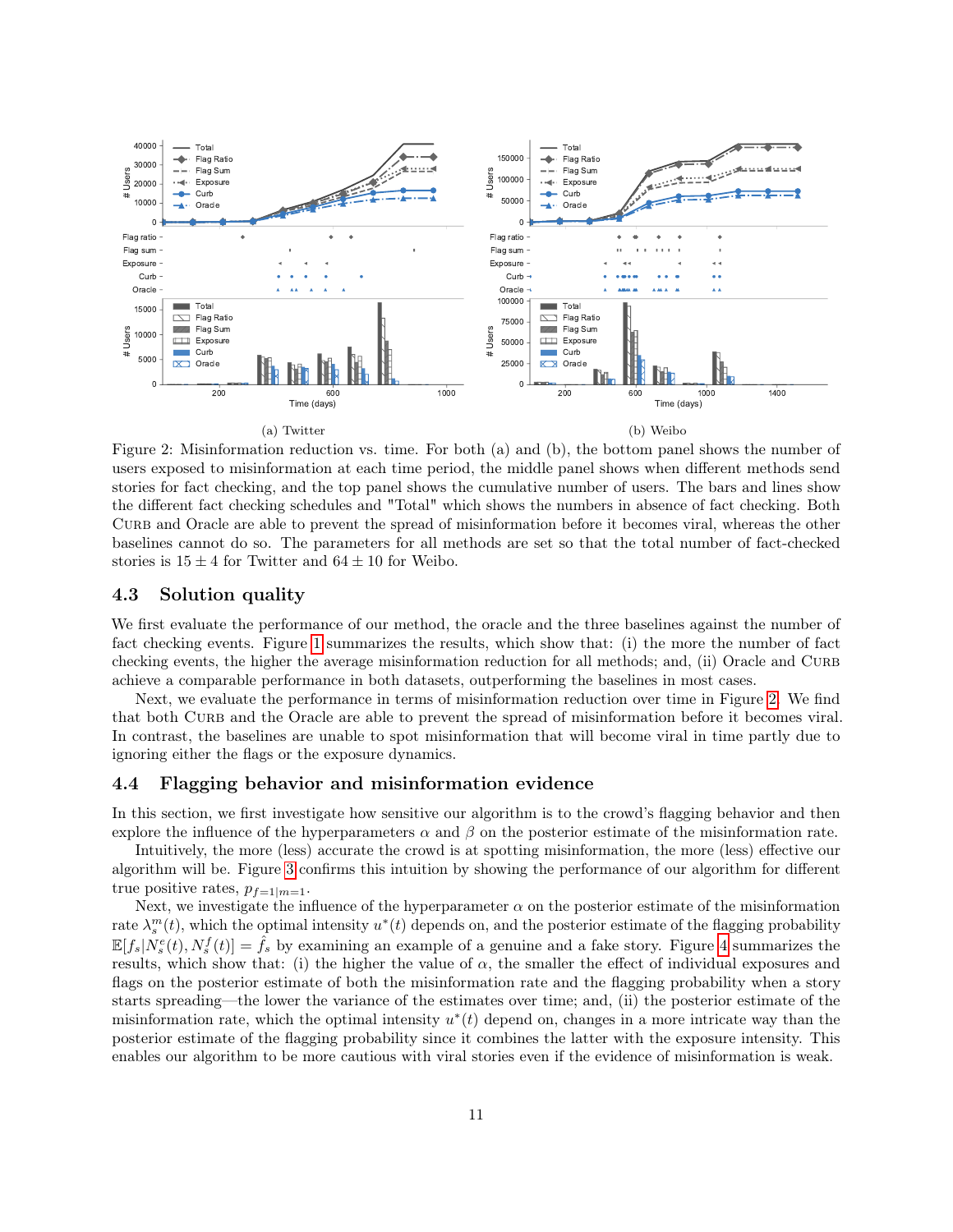<span id="page-11-0"></span>

Figure 3: Performance for different true positive rates,  $p_{f=1|m=1}$ . Here, we set the false positive rate to  $p_{f=1|m=0} = 0.01$ . The higher the true positive rate, the *better* the crowd is at spotting misinformation and the more effective CURB is. Total number of fact checked stories is  $21 \pm 2$  for Twitter and  $90 \pm 15$  for Weibo.

<span id="page-11-1"></span>

Figure 4: Influence of the hyperparameter  $\alpha$  on the posterior estimate of the misinformation rate, which the optimal intensity  $u_s^*(t)$  depends on, and the posterior estimate of the flagging probability. In the top and middle panels, darker shades indicate stronger prior. The higher the value of  $\alpha$ , the smaller the effect of individual exposures and flags on the posterior estimate of both the misinformation rate and the flagging probability.

# 5 Conclusions

In this paper, we have introduced an efficient online algorithm, CURB, that leverages the crowd to detect and prevent the spread of misinformation in online social networking sites. In doing so, we establish an unexplored connection between stochastic online optimal control of stochastic differential equations (SDEs) with jumps, survival analysis, and Bayesian inference. We experimented with two real-world datasets gathered from Twitter and Weibo and showed that our algorithm may be able to effectively reduce the spread of misinformation.

There are many interesting directions for future work. For example, we assumed every person in the crowd is equally good (or bad) at flagging misinformation. It would be interesting to relax this assumption, infer each person's trustworthiness, and design algorithms that are robust to adversarial behavior from part of the crowd. Moreover, we considered that stories are independent and the probability that a story is misinformation given that a user did (not) flag a story is equal for all stories. However, stories may be dependent and the probability that a story is misinformation given a user did (not) flag it may be different for stories supported by different sources (or domains). Finally, our algorithm optimizes a quadratic loss of the posterior estimate of the misinformation rate, however, it would be useful to derive fact checking intensities for other losses capturing more nuanced goals.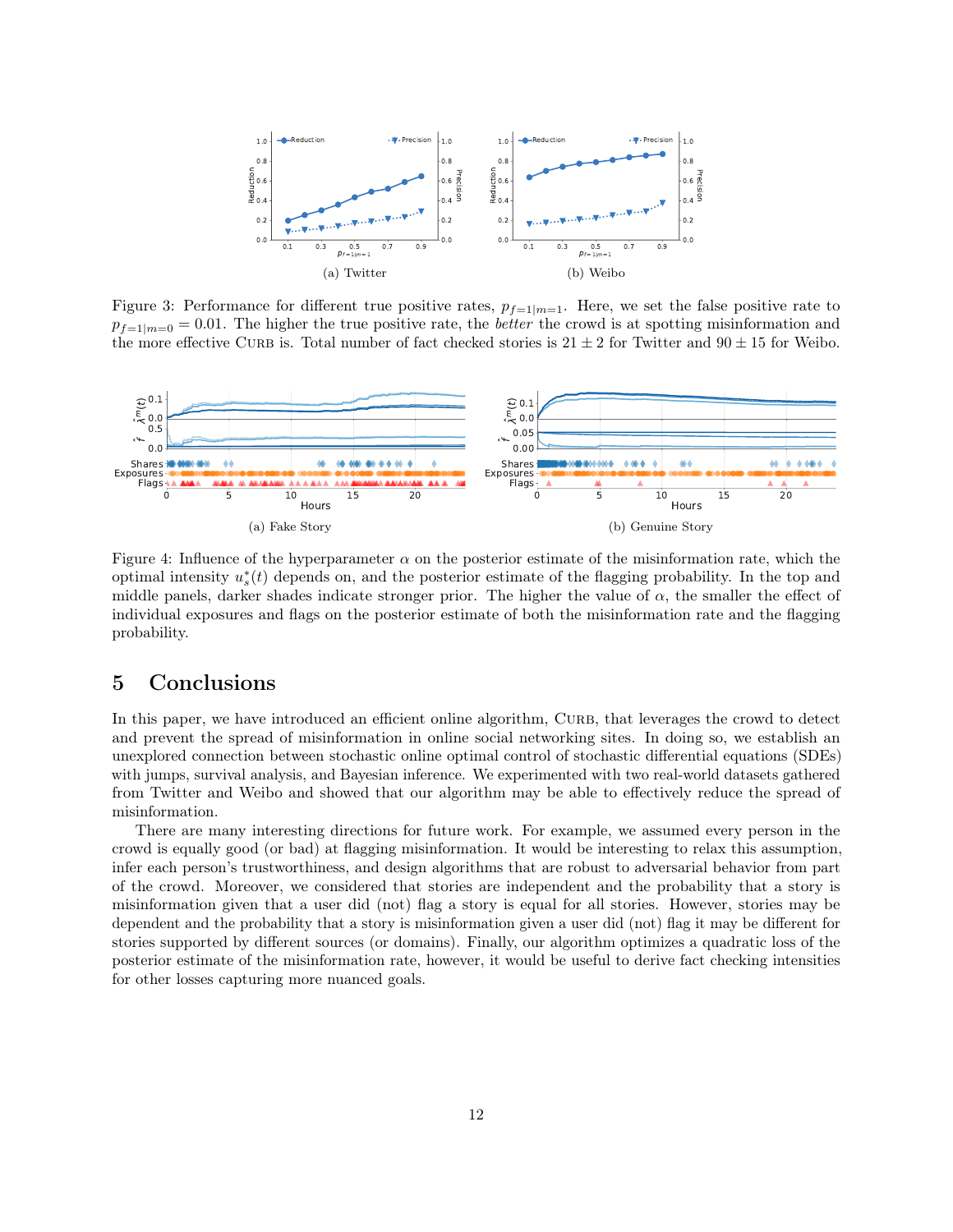# References

- <span id="page-12-0"></span>[1] O. Aalen, O. Borgan, and H. K. Gjessing. Survival and event history analysis: a process point of view. Springer, 2008.
- <span id="page-12-8"></span>[2] B. T. Adler and L. De Alfaro. A content-driven reputation system for the wikipedia. In WWW, 2007.
- <span id="page-12-19"></span>[3] D. P. Bertsekas. Dynamic programming and optimal control. Athena Scientific, 1995.
- <span id="page-12-2"></span>[4] A. Borodin, G. O. Roberts, J. S. Rosenthal, and P. Tsaparas. Link analysis ranking: algorithms, theory, and experiments. TOIT, 5(1):231–297, 2005.
- <span id="page-12-13"></span>[5] L. Chen, Z. Yan, W. Zhang, and R. Kantola. Trusms: a trustworthy sms spam control system based on trust management. Future Generation Computer Systems, 49:77–93, 2015.
- <span id="page-12-12"></span>[6] P. Chia and S. Knapskog. Re-evaluating the wisdom of crowds in assessing web security. In International Conference on Financial Cryptography and Data Security, 2011.
- <span id="page-12-4"></span>[7] G. L. Ciampaglia, P. S., L. M. Rocha, J. Bollen, F. Menczer, and A. Flammini. Computational fact checking from knowledge networks. PLOS ONE, 10(6):1–13, 06 2015.
- <span id="page-12-17"></span>[8] A. De, I. Valera, N. Ganguly, S. Bhattacharya, and M. Gomez-Rodriguez. Learning and forecasting opinion dynamics in social networks. In NIPS, 2016.
- <span id="page-12-5"></span>[9] X. L. Dong, E. Gabrilovich, G. Heitz, W. Horn, K. Murphy, S. Sun, and W. Zhang. From data fusion to knowledge fusion. In VLDB, 2014.
- <span id="page-12-6"></span>[10] X. L. Dong, E. Gabrilovich, K. Murphy, V. Dang, W. Horn, C. Lugaresi, S. Sun, and W. Zhang. Knowledge-based trust: Estimating the trustworthiness of web sources. In VLDB, 2015.
- <span id="page-12-16"></span>[11] M. Farajtabar, N. Du, M. Gomez-Rodriguez, I. Valera, H. Zha, and L. Song. Shaping social activity by incentivizing users. In NIPS, 2014.
- <span id="page-12-18"></span>[12] M. Farajtabar, Y. Wang, M. Gomez-Rodriguez, S. Li, H. Zha, and L. Song. Coevolve: A joint point process model for information diffusion and network co-evolution. In NIPS, 2015.
- <span id="page-12-14"></span>[13] D. Freeman. Can you spot the fakes?: On the limitations of user feedback in online social networks. In WWW, 2017.
- <span id="page-12-10"></span>[14] A. Friggeri, L. Adamic, D. Eckles, and J. Cheng. Rumor cascades. In ICWSM, 2014.
- <span id="page-12-9"></span>[15] A. Gupta, P. Kumaraguru, C. Castillo, and P. Meier. Tweetcred: Real-time credibility assessment of content on twitter. In SocInfo, 2014.
- <span id="page-12-3"></span>[16] Z. Gyöngyi, H. Garcia-Molina, and J. Pedersen. Combating web spam with trustrank. In VLDB, 2004.
- <span id="page-12-1"></span>[17] F. B. Hanson. Applied stochastic processes and control for Jump-diffusions: modeling, analysis, and computation. Society for Industrial and Applied Mathematics, 2007.
- <span id="page-12-15"></span>[18] N. Hung, D. Thang, M. Weidlich, and K. Aberer. Minimizing efforts in validating crowd answers. In SIGMOD, 2015.
- <span id="page-12-20"></span>[19] J. F. C. Kingman. Poisson processes. Wiley Online Library, 1993.
- <span id="page-12-7"></span>[20] S. Kumar, R. West, and J. Leskovec. Disinformation on the web: Impact, characteristics, and detection of wikipedia hoaxes. In WWW, 2016.
- <span id="page-12-11"></span>[21] S. Kwon, M. Cha, and K. Jung. Rumor detection over varying time windows. PLOS ONE, 12(1):e0168344, 2017.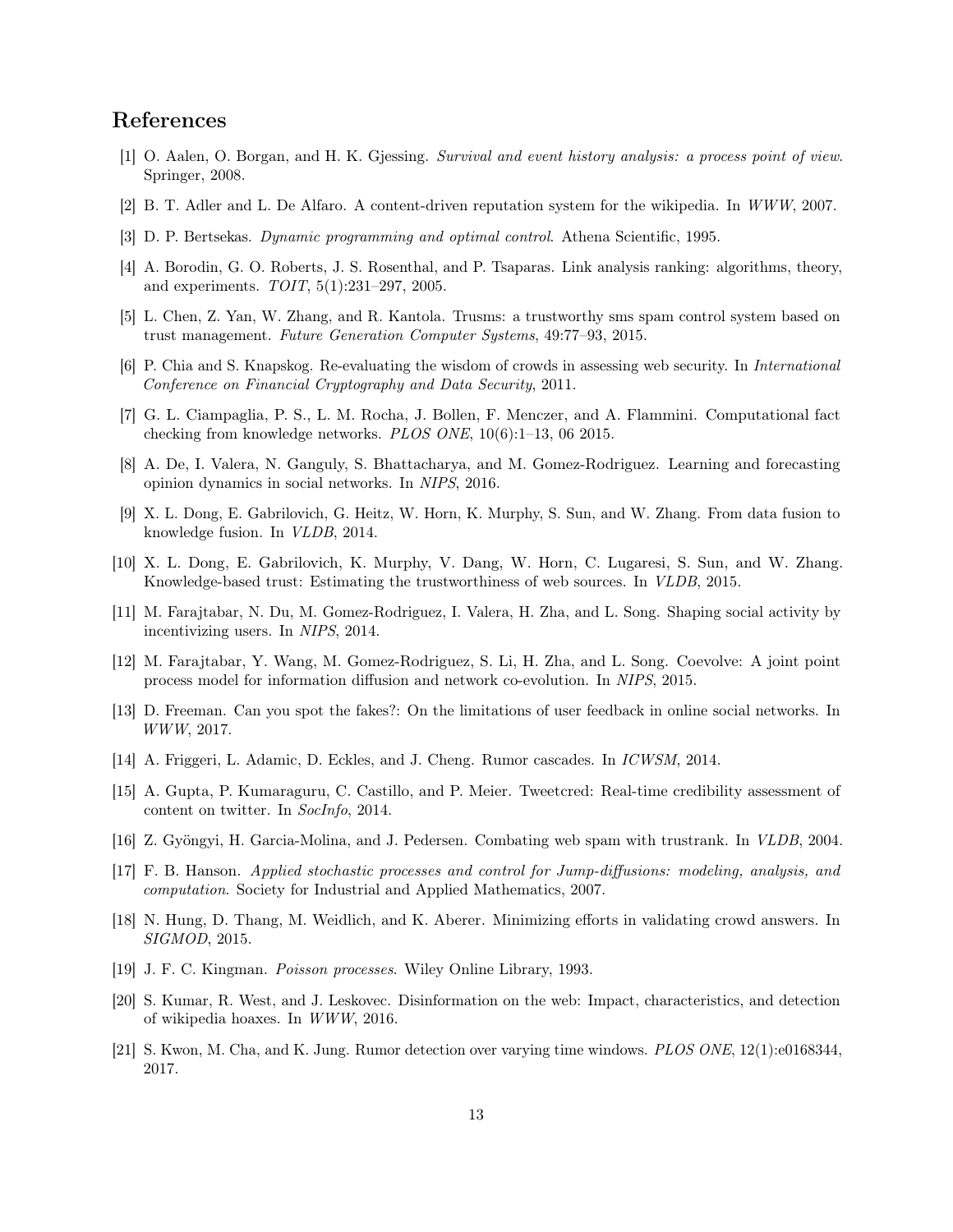- <span id="page-13-19"></span>[22] P. A. Lewis and G. S. Shedler. Simulation of nonhomogeneous poisson processes by thinning. Naval Research Logistics, 26(3):403–413, 1979.
- <span id="page-13-7"></span>[23] Y. Li, Q. Li, J. Gao, L. Su, B. Zhao, W. Fan, and J. Han. On the discovery of evolving truth. In KDD, 2015.
- <span id="page-13-18"></span>[24] M. Liu, L. Jiang, J. Liu, X. Wang, J. Zhu, and S. Liu. Improving learning-from-crowds through expert validation. In IJCAI, 2017.
- <span id="page-13-8"></span>[25] X. Liu, X. L. Dong, B. C. Ooi, and D. Srivastava. Online data fusion. In VLDB, 2011.
- <span id="page-13-12"></span>[26] X. Liu, A. Nourbakhsh, Q. Li, R. Fang, and S. Shah. Real-time rumor debunking on twitter. In CIKM, 2015.
- <span id="page-13-6"></span>[27] M. Lukasik, P. K. Srijith, D. Vu, K. Bontcheva, A. Zubiaga, and T. Cohn. Hawkes processes for continuous time sequence classification: an application to rumour stance classification in twitter. In ACL, 2016.
- <span id="page-13-0"></span>[28] C. Lumezanu, N. Feamster, and H. Klein. # bias: Measuring the tweeting behavior of propagandists. In ICWSM, 2012.
- <span id="page-13-13"></span>[29] J. Ma, W. Gao, P. Mitra, S. Kwon, B. Jansen, K. Wong, and M. Cha. Detecting rumors from microblogs with recurrent neural networks. In IJCAI, 2016.
- <span id="page-13-14"></span>[30] M. Mendoza, B. Poblete, and C. Castillo. Twitter under crisis: Can we trust what we rt? In Workshop on Social Media Analytics, 2010.
- <span id="page-13-17"></span>[31] T. Moore and R. Clayton. Evaluating the wisdom of crowds in assessing phishing websites. Lecture Notes in Computer Science, 5143:16–30, 2008.
- <span id="page-13-9"></span>[32] A. Pal, V. Rastogi, A. Machanavajjhala, and P. Bohannon. Information integration over time in unreliable and uncertain environments. In WWW, 2012.
- <span id="page-13-4"></span>[33] J. Pasternack and D. Roth. Latent credibility analysis. In WWW, 2013.
- <span id="page-13-11"></span>[34] V. Qazvinian, E. Rosengren, D. R. Radev, and Q. Mei. Rumor has it: Identifying misinformation in microblogs. In EMNLP, 2011.
- <span id="page-13-15"></span>[35] J. Ratkiewicz, M. Conover, M. Meiss, B. Gonçalves, S. Patil, A. Flammini, and F. Menczer. Truthy: mapping the spread of astroturf in microblog streams. In WWW, 2011.
- <span id="page-13-3"></span>[36] N. Ruchansky, S. Seo, and Y. Liu. Csi: A hybrid deep model for fake news detection. In CIKM, 2017.
- <span id="page-13-5"></span>[37] B. Tabibian, I. Valera, M. Farajtabar, L. Song, B. Schoelkopf, and M. Gomez-Rodriguez. Distilling information reliability and source trustworthiness from digital traces. In WWW, 2017.
- <span id="page-13-1"></span>[38] M. Tanushree, G. Wright, and E. Gilbert. Parsimonious language model of social media credibility across disparate events. In CSCW, 2017.
- <span id="page-13-2"></span>[39] S. Volkova, K. Shaffer, J. Y. Jang, and N. Hodas. Separating facts from fiction: Linguistic models to classify suspicious and trusted news posts on twitter. In ACL, 2017.
- <span id="page-13-16"></span>[40] G. Wang, M. Mohanlal, C. Wilson, X. Wang, M. Metzger, H. Zheng, and B. Zhao. Social turing tests: Crowdsourcing sybil detection. In arXiv, 2012.
- <span id="page-13-10"></span>[41] S. Wang, D. Wang, L. Su, L. Kaplan, and T. F. Abdelzaher. Towards cyber-physical systems in social spaces: The data reliability challenge. In RTSS, 2014.